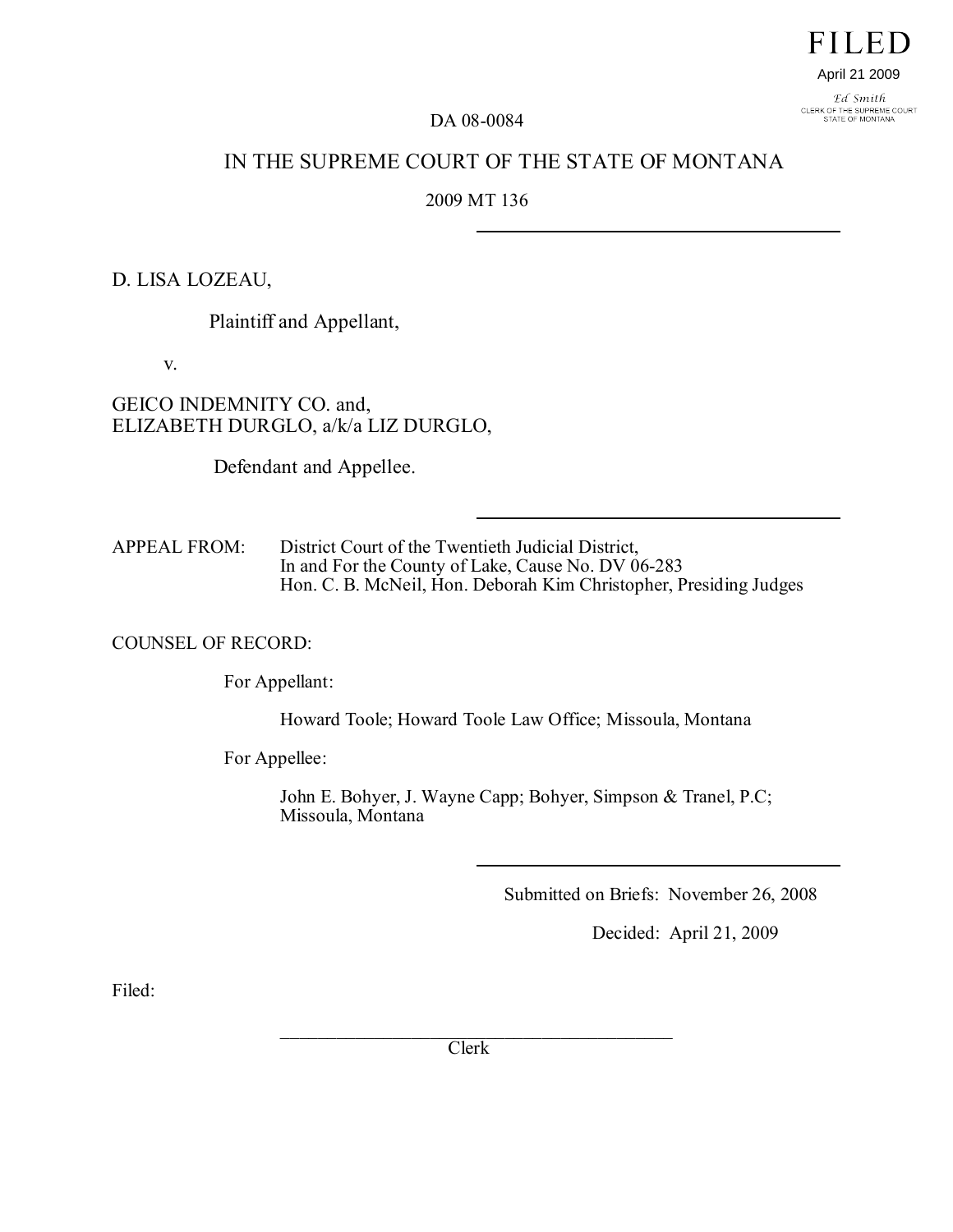Justice Jim Rice delivered the Opinion of the Court.

¶1 Appellant Lisa Lozeau (Lozeau) appeals from the order of the Twentieth Judicial District Court granting Elizabeth Durglo's (Durglo) motion to dismiss. We reverse and remand.

¶2 We consider the following issue on appeal:

¶3 Did the District Court err when it concluded equitable tolling did not apply, and granted Durglo's motion to dismiss for Lozeau's failure to comply with the statute of limitations?

### **BACKGROUND**

¶4 On October 5, 2003, two vehicles operated by Lozeau and Durglo collided at the intersection of Lemery Lane and Watson Road in Lake County, Montana, within the external boundaries of the Confederated Salish and Kootenai Tribes (Confederated Tribes) of the Flathead Reservation. No citations were issued. Lozeau has alleged that Durglo caused the accident by failing to properly yield the right-of-way and that she sustained injuries. Lozeau, who is not a tribal member, resides with her children, who are tribal members, on the reservation. Durglo is a member of the Confederated Tribes and at the time of the accident was insured by GEICO.

¶5 In June of 2006, Lozeau filed a complaint alleging negligence in the Tribal Court, naming both Durglo and GEICO as defendants. She filed an amended complaint on September 11, 2006, and served this complaint and summons upon both Durglo and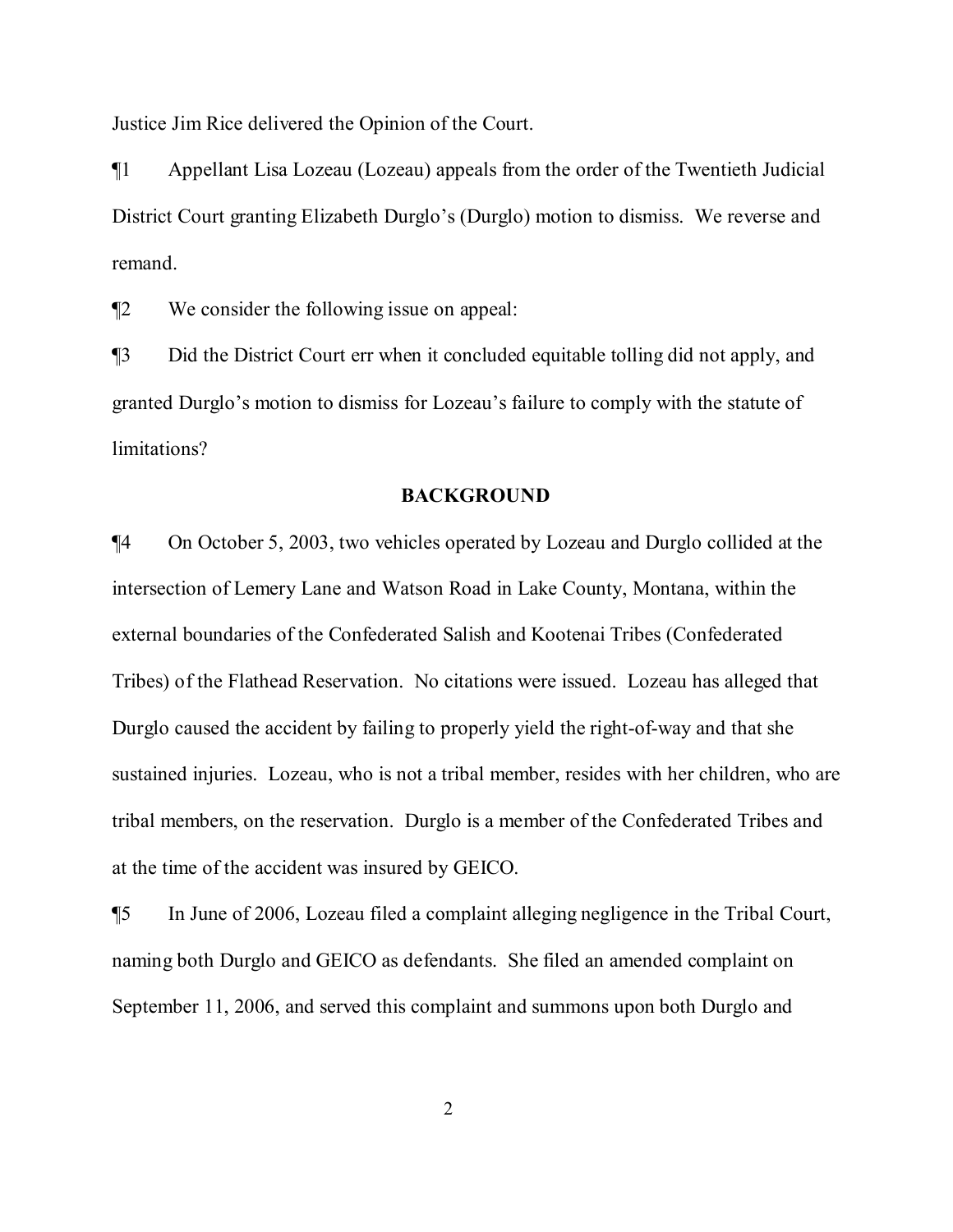$GEICO.<sup>1</sup>$  $GEICO.<sup>1</sup>$  $GEICO.<sup>1</sup>$  On October 11, 2006, GEICO filed a motion to dismiss, arguing the Tribal Court lacked both personal and subject matter jurisdiction. Concerned about the outcome of this jurisdictional challenge, Lozeau filed a complaint against the same defendants in the Lake County District Court on November 21, 2006, about six weeks after the three year anniversary of the accident. On May 21, 2007, the Tribal Court granted GEICO's motion to dismiss, concluding, "without deciding the issue of subject matter jurisdiction," that it lacked personal jurisdiction over Lozeau. Nothing in the record indicates the parties or the Tribal Court questioned the Tribal Court's jurisdiction over Durglo.

¶6 Durglo filed a motion to dismiss the District Court action based upon Lozeau's late filing. In response, Lozeau argued the District Court should allow her case to proceed pursuant to the equitable tolling doctrine.

¶7 The District Court excluded from consideration several documents submitted with the parties' briefing on Durglo's Rule 12(b)(6) motion. Lozeau submitted the complaints she had filed with the Tribal Court and her counsel's affidavit discussing the actions she took in Tribal Court. Durglo submitted the Tribal Court's order dismissing the case. After declining to consider these references to the Tribal Court proceeding, the District Court concluded that "no facts exist" which would support application of the equitable tolling doctrine. Despite this threshold determination, the District Court proceeded to analyze the merits of the doctrine's application under the factors this Court has provided,

<span id="page-2-0"></span><sup>&</sup>lt;sup>1</sup> The complaint asserted "*Ridley*" claims against GEICO. *[Ridley v. Guaranty Nat'l Ins. Co.](http://www.lexis.com/research/buttonTFLink?_m=5b81a71d3d5b04cb775da021c2d792ed&_xfercite=%3ccite%20cc%3d%22USA%22%3e%3c%21%5bCDATA%5b2008%20MT%20252%5d%5d%3e%3c%2fcite%3e&_butType=3&_butStat=2&_butNum=343&_butInline=1&_butinfo=%3ccite%20cc%3d%22USA%22%3e%3c%21%5bCDATA%5b286%20Mont.%20325%5d%5d%3e%3c%2fcite%3e&_fmtstr=FULL&docnum=1&_startdoc=1&wchp=dGLzVtz-zSkAB&_md5=f0d82d5897d02319c9b7fa8e2acae339)*, 286 Mont. 325, 951 P.2d 987 [\(1997\).](http://www.lexis.com/research/buttonTFLink?_m=5b81a71d3d5b04cb775da021c2d792ed&_xfercite=%3ccite%20cc%3d%22USA%22%3e%3c%21%5bCDATA%5b2008%20MT%20252%5d%5d%3e%3c%2fcite%3e&_butType=3&_butStat=2&_butNum=343&_butInline=1&_butinfo=%3ccite%20cc%3d%22USA%22%3e%3c%21%5bCDATA%5b286%20Mont.%20325%5d%5d%3e%3c%2fcite%3e&_fmtstr=FULL&docnum=1&_startdoc=1&wchp=dGLzVtz-zSkAB&_md5=f0d82d5897d02319c9b7fa8e2acae339)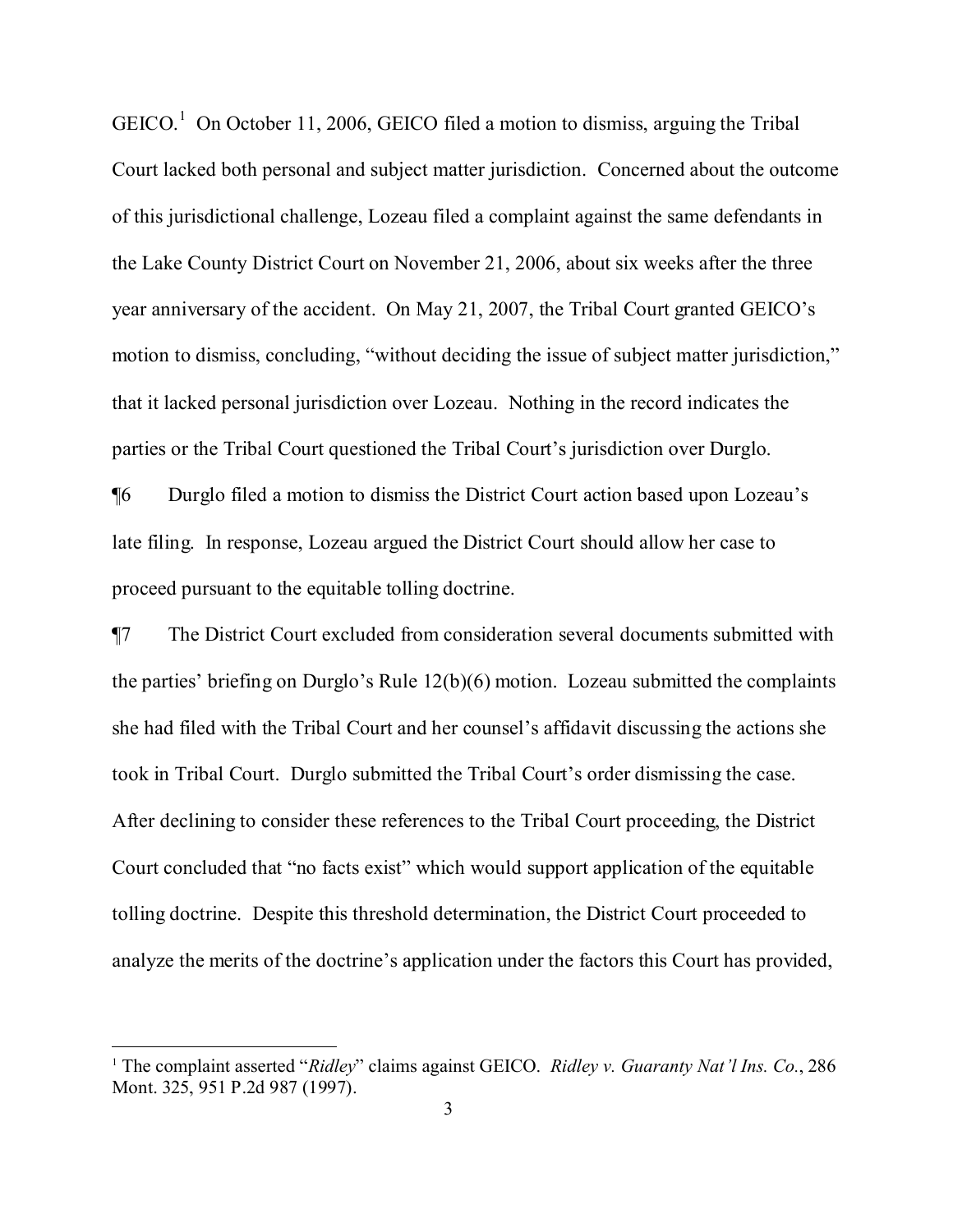ultimately concluding that the doctrine would not apply due to the prejudice caused to Durglo. Lozeau appeals from the District Court's dismissal of her complaint.<sup>[2](#page-3-0)</sup>

## **STANDARD OF REVIEW**

¶8 We review de novo a district court's ruling upon a Rule 12(b)(6) motion, construing the complaint in the light most favorable to the plaintiff and taking all allegations of fact contained therein as true. *Meagher v. Butte-Silver Bow City-County*, 2007 MT 129, ¶ 13, 337 Mont. 339, 160 P.3d 552.

### **DISCUSSION**

## **¶9 Did the District Court err when it concluded equitable tolling did not apply and granted Durglo's motion to dismiss for Lozeau's failure to comply with the statute of limitations?**

¶10 Preliminarily, we note the District Court's election, citing *Meagher*, to not consider anything outside the pleadings when taking up Durglo's motion to dismiss. In *Meagher*, we explained that a district court "has the discretion to include or exclude" matters presented to it that are outside of the pleadings when considering a motion to dismiss," although, if choosing to look beyond the pleadings, it must generally treat the motion as one for summary judgment under Rule 56, M. R. Civ. P., and give notice of this intention to the parties. *Meagher*, ¶ 16 (citing cases, including *Plouffe v. State*, 2003 MT 62, ¶ 8, 314 Mont. 413, 66 P.3d 316).

¶11 In *Farmers Coop. Assoc. v. Amsden, LLC.*, 2007 MT 287, 339 Mont. 452, 171

P.3d 684, we made a subtle distinction from the general rule as stated in *Plouffe* and

<span id="page-3-0"></span><sup>2</sup> Lozeau served Durglo with the District Court complaint on October 7, 2007, but GEICO was never served with this complaint. After initiating the appeal to this Court, Lozeau voluntarily dismissed GEICO from the action, pursuant to Rule 41(a), M. R. Civ. P.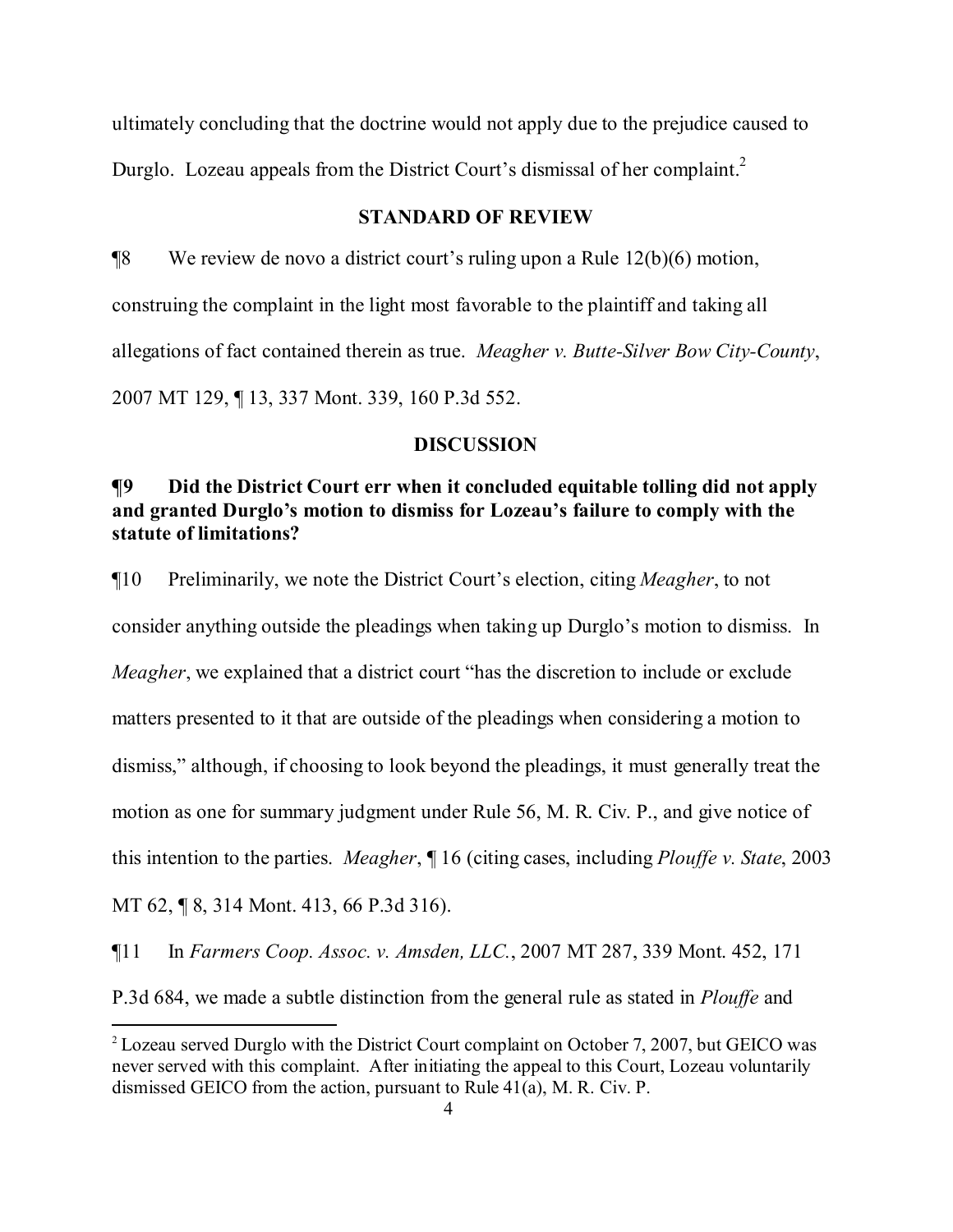*Meagher*, where the district court had considered pleadings from another closely related case when ruling on a motion to dismiss. In doing so, we noted:

The policy behind converting a motion to dismiss into a motion for summary judgment when a court considers outside information, is to notify the parties of the additional evidence considered, allow ample opportunity for the parties to prepare information countering the additional evidence, and avoid surprise. *See Plouffe*, ¶ 15. These concerns do not exist in the present case. The parties were not surprised by the information and there was no need for further time to consider the issues presented.

*Farmers Coop.*,  $\mathbb{I}$  23. We thus held that the district court had correctly reviewed the pleadings from the other case before rendering its decision to dismiss the pending action. *Farmers Coop.*, ¶ 24.

¶12 Lozeau's complaint did not reference the Tribal Court proceeding, but both parties discussed it in their briefing to the District Court. Lozeau attached an affidavit of her attorney discussing the Tribal Court case and copies of the Tribal Court pleadings.

Durglo submitted a copy of the Tribal Court's order dismissing the case. We believe the District Court should have considered this information about the Tribal Court's action, as it was particularly relevant to Lozeau's argument that equitable tolling should apply and could properly be considered pursuant to *Farmers Coop*.

¶13 On the merits of the dismissal, Lozeau does not dispute that she filed the action after expiration of the applicable three-year statute of limitation, set forth in § 27-2-204, MCA. Her position is that the District Court erred by rejecting her argument that the action should be considered timely pursuant to the equitable tolling doctrine.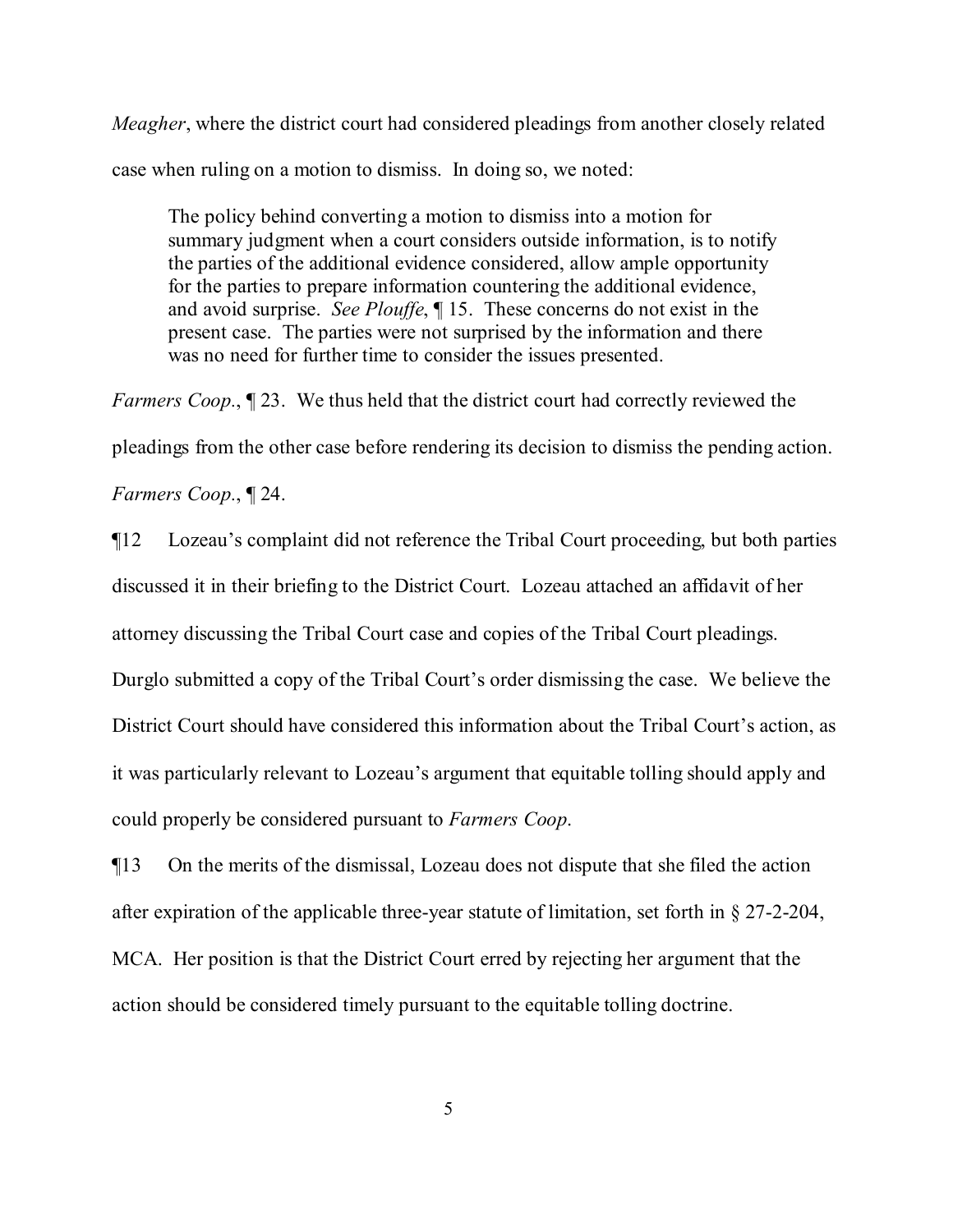¶14 Equitable tolling allows in limited circumstances for an action to be pursued despite the failure to comply with relevant statutory filing deadlines. *Harrison v. Chance*, 244 Mont. 215, 228, 797 P.2d 200, 208 (1990); *Erickson v. Croft*, 233 Mont. 146, 760 P.2d 706 (1988). Recently, we addressed the requirements a party must demonstrate for application of the doctrine:

the statute of limitations may be tolled when a party reasonably and in good faith pursues one of several possible legal remedies and the claimant meets three criteria: (1) timely notice to the defendant within the applicable statute of limitations in filing the first claim; (2) lack of prejudice to [the] defendant in gathering evidence to defend against the second claim; and (3) good faith and reasonable conduct by the plaintiff in filing the second claim.

*Let the People Vote v. Bd. of Co. Comm. of Flathead Co.*, 2005 MT 225, ¶ 18, 328 Mont.

361, 120 P.3d 385 (citations omitted). Essentially, a plaintiff must first show a reasonable and good faith pursuit of one of several possible remedies and then demonstrate the three criteria listed above have been satisfied: (1) the defendant was notified timely within the statute of limitations by the filing of the first claim; (2) the defendant's ability to gather evidence for defense of the second claim was not prejudiced; and (3) the plaintiff reasonably and in good faith filed the second claim.

¶15 Durglo argues Lozeau failed to meet the initial determination because she only had one reasonable legal remedy—to file her complaint in a state district court. Durglo argues it was not reasonable for Lozeau to pursue her claim in the Tribal Court because of the "virtually certain" jurisdictional flaw in doing so.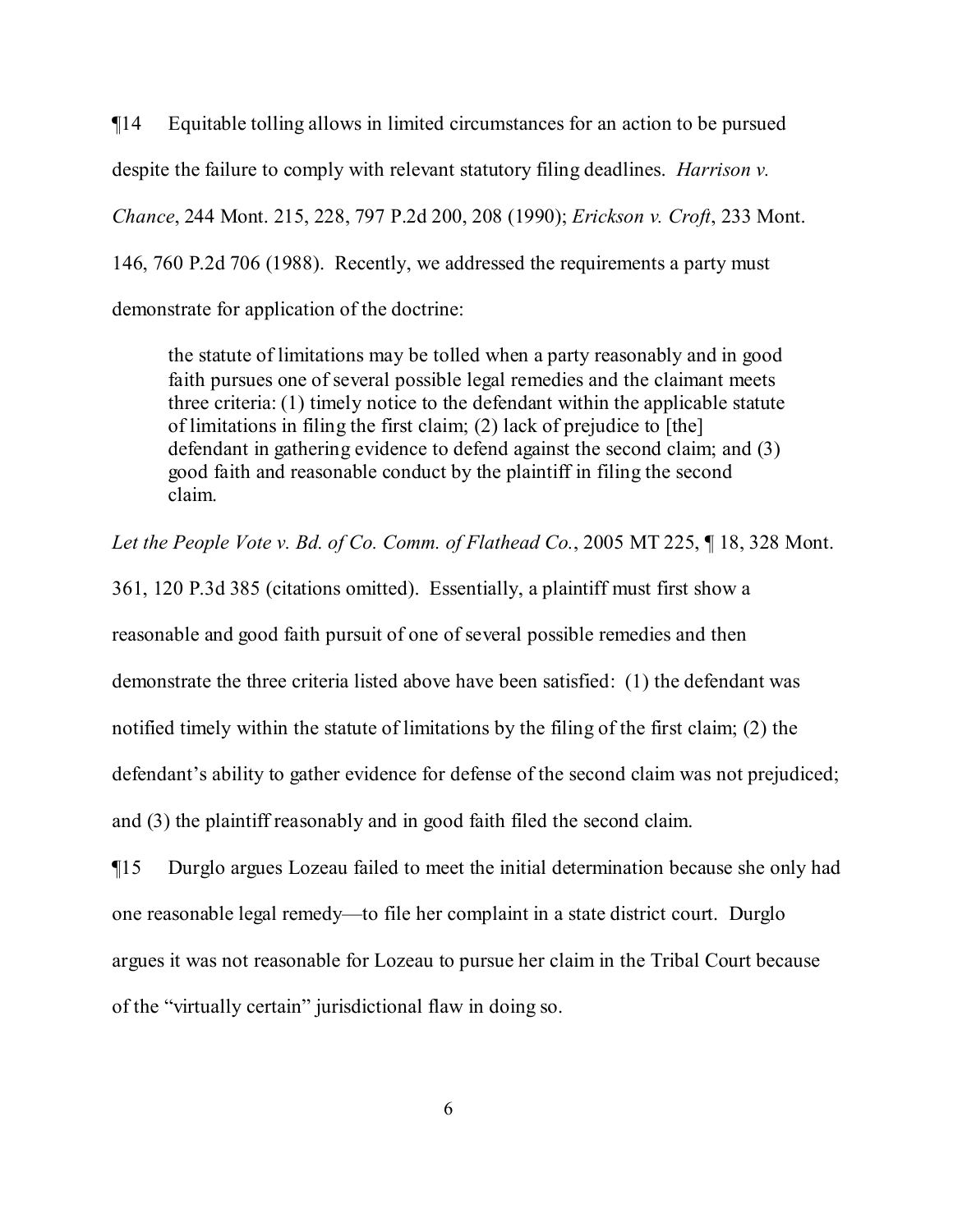¶16 While Durglo characterizes exclusive state jurisdiction for Lozeau's claim as virtually certain, we recognize that the issue of state and tribal jurisdiction can present a procedural quandary for litigants. Questions of whether the parties are Indian or non-Indian, whether they are tribal members or nonmember Indians, whether the incident occurred in Indian country fee or trust land, and whether the particular tribe is subject to legislation limiting the tribes' jurisdiction often must be considered. *See Confed. Salish & Kootenai Tribes v. Clinch*, 2007 MT 63, 336 Mont. 302, 158 P.3d 377; *Zempel v. Liberty*, 2006 MT 220, 333 Mont. 417, 143 P.3d 123; *Larrivee v. Morigeau*, 184 Mont. 187, 602 P.2d 563 (1979).

¶17 We note the Tribal Court's jurisdiction with respect to Durglo was never questioned within the tribal proceeding. Durglo is a tribal member, and she was driving within the bounds of the reservation when she allegedly caused the accident. The tribal code section cited by both parties indicates generally that the Tribal Court assumes jurisdiction of "suits brought by non-members against members of the Tribes." CSKT Laws Codified § 1-2-104 (2003). We have held there are circumstances in which tribes may preside over cases brought against tribal members by nonmember persons, as provided by governing authorities. *See Milbank Mut. Ins. Co. v. Eagleman*, 218 Mont 58, 705 P.2d 1116 (1985); *General Contstructors, Inc. v. Chewculator, Inc.*, 2001 MT 54, 304 Mont. 319, 21 P.3d 604. Lozeau, a non-tribal member, sought resolution of her case in the Tribal Court of the Confederated Tribes, of which Durglo is a member.

7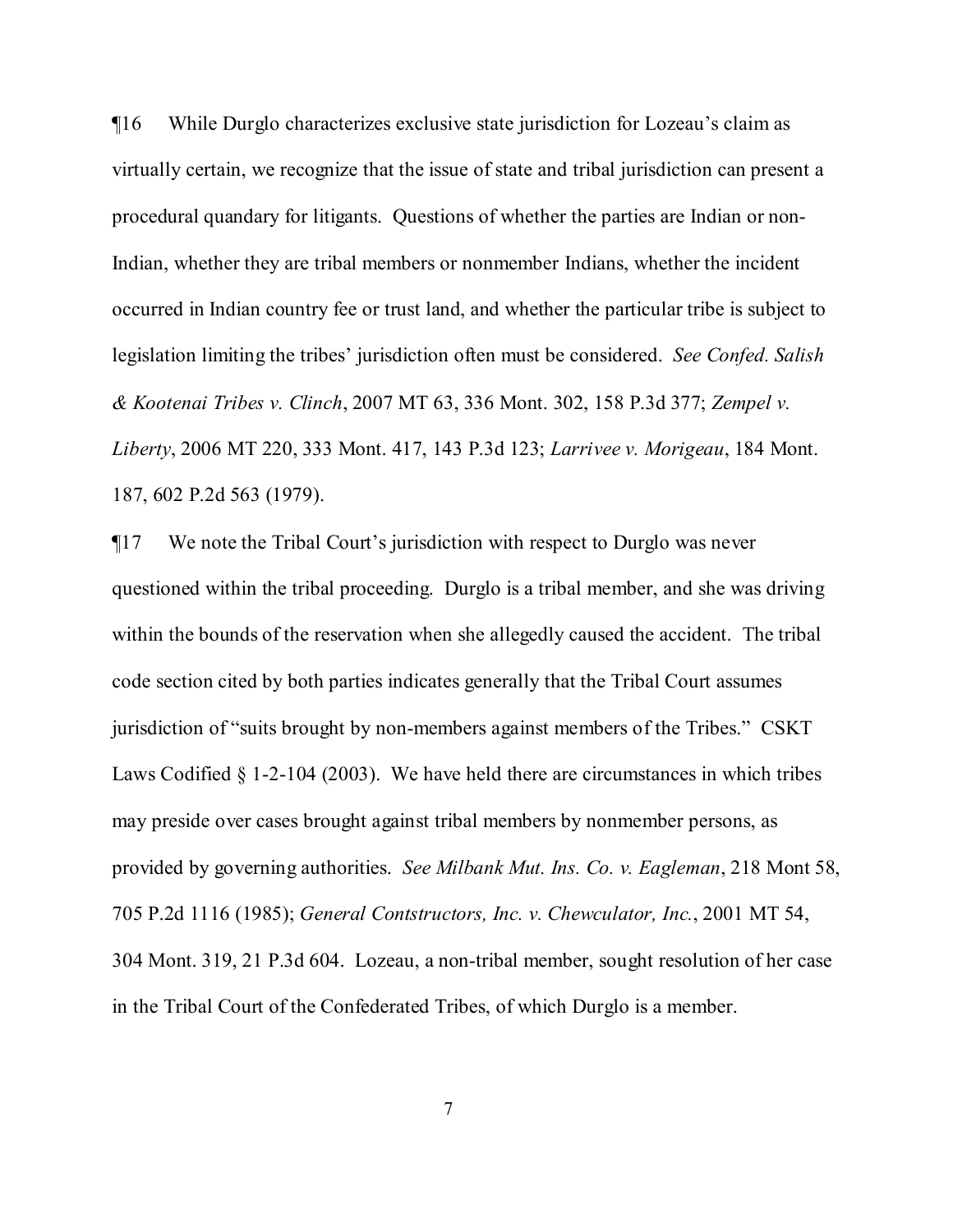¶18 We conclude that Lozeau's filing of the action in the Tribal Court was reasonably pursued and done in good faith. Accordingly, Lozeau has satisfied the threshold inquiry for application of the equitable tolling doctrine.

¶19 With regard to the second part of the test, Durglo does not contest that she was timely notified under factor one, nor that Lozeau's filing of the second claim in District Court was reasonable and done in good faith under factor three. However, Durglo argues that she was prejudiced by Lozeau's untimely filing, factor two, and that application of the equitable tolling doctrine is therefore not appropriate. The District Court also so concluded.

¶20 Citing to *Ereth v. Cascade Co.*, 2003 MT 328, ¶ 16, 318 Mont. 355, 81 P.3d 463, Durglo correctly notes that the goal of statutes of limitation is to protect defendants whose ability to effectively prepare a defense has been lessened due to the passage of time. There is some merit to Durglo's description of Lozeau's Tribal Court filing as a "decision to file an action in a court having questionable jurisdiction at a time perilously close to the expiration of the three-year statute of limitations." Parties and their counsel would be well advised to not delay filing an action which could reasonably be subject to a jurisdictional challenge. However, Lozeau's action was taken in good faith and we are not persuaded by Durglo's argument that she was prejudiced under the circumstances of the litigation here. Durglo offers little to demonstrate that she was hindered in mounting a defense or otherwise prejudiced apart from arguing that prejudice was "inevitable." Lozeau filed her District Court complaint less than two months after expiration of the

8